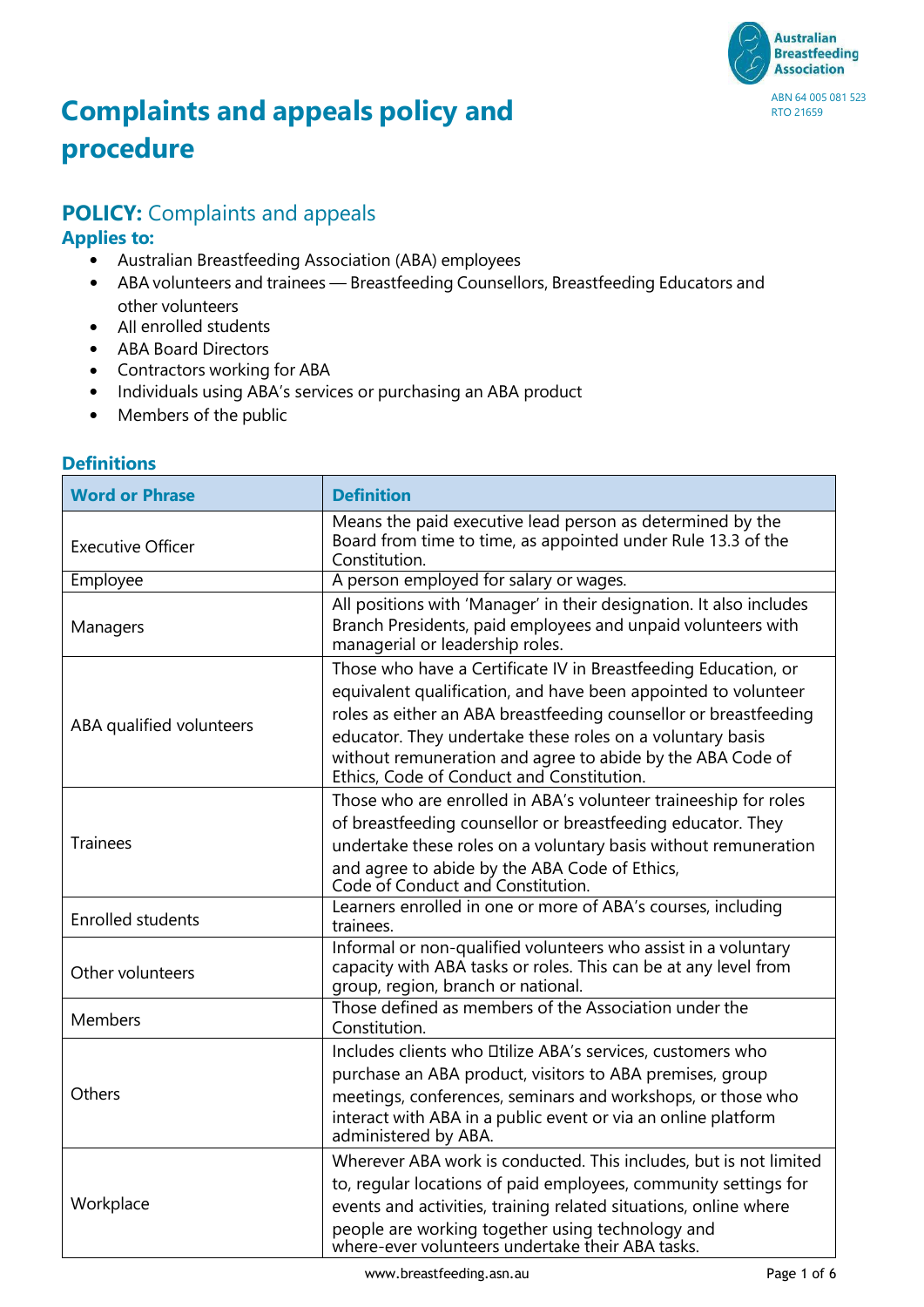| <b>RTO</b>             | A Registered Training Organisation.                                                                                                                                                                                                                                                                                                                                                                                                         |  |
|------------------------|---------------------------------------------------------------------------------------------------------------------------------------------------------------------------------------------------------------------------------------------------------------------------------------------------------------------------------------------------------------------------------------------------------------------------------------------|--|
| Appeal                 | Is where an enrolled student, employee, volunteer or ABA<br>stakeholder or another interested party disputes a decision arising<br>from a complaint, an assessment decision, or another decision<br>made by the RTO.                                                                                                                                                                                                                        |  |
| <b>Natural Justice</b> | Is concerned with ensuring procedural fairness. It involves:<br>Decisions and processes free from bias<br>$\bullet$<br>All parties having the right to be heard<br>All parties having a right to know how and of what,<br>$\bullet$<br>they are involved/accused<br>Investigating a matter appropriately before a<br>$\bullet$<br>decision is made<br>All parties being told the decision and the<br>$\bullet$<br>reasons for the decision. |  |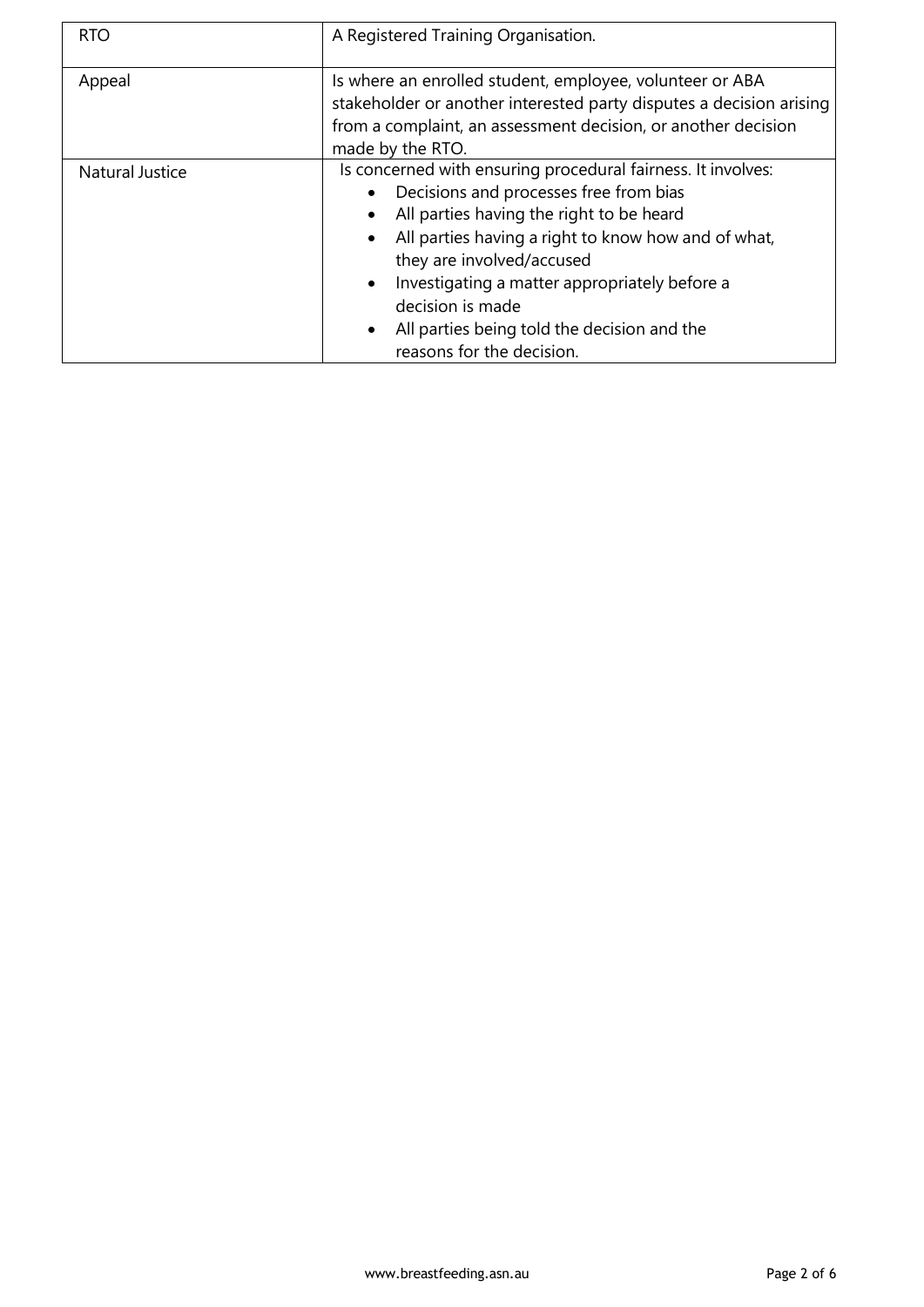#### **Scope**

A complaint or appeal may include, but is not limited to the following:

| <b>Type</b>               | <b>Description</b>                                              |
|---------------------------|-----------------------------------------------------------------|
| Complaints made by        | Members of the public<br>۰                                      |
|                           | ABA members                                                     |
|                           | ABA employees<br>$\bullet$                                      |
|                           | <b>ABA</b> volunteers                                           |
|                           | ABA clients/customers<br>۰                                      |
|                           | Other ABA stakeholders                                          |
| Complaints in relation to | Training and education services both internal and external<br>۰ |
|                           | delivery                                                        |
|                           | Customer service and administration                             |
|                           | Conflict resolution                                             |
|                           | Equity and access, discrimination, harassment and bullying      |
|                           | Potential breaches of the Code of Conduct, Code of Ethics or    |
|                           | Constitution                                                    |
| Appeals against           | Assessment decisions<br>۰                                       |
|                           | Administrative decisions                                        |

#### **Introduction**

The *Complaints and appeals policy and procedure* addresses any form of complaint or appeal that may arise at any level of the Association in relation to customer service, training (including assessment), human resources, conflict resolution or any other matter. It covers Association group, regional, branch and national levels.

In general, non-formal attempts shall be made to resolve initial disputes or concerns. This may include advice, discussions, and general mediation in relation to the complainant's concerns. Any volunteer or employee can be involved in this informal process to resolve issues. Once a formal complaint or appeal has been made this policy and procedure must be followed.

#### **Objectives**

- To strive for employee, contractor, volunteer, enrolled student, client satisfaction and to address complaints or appeals made to ABA with professionalism and courtesy and aim to resolve issues.
- To assist employees, contractors, volunteers, and enrolled students raise and resolve workplace or training and assessment grievances in a fair and equitable manner.
- To process and finalise all complaints and appeals in a timely manner, no later than 60 calendar days.
- To address all matters in an impartial, fair, open and transparent manner in accordance with the principles of natural justice and equity.
- To work within federal, state and territory laws.
- To comply with our responsibilities as a Registered Training Organisation (RTO).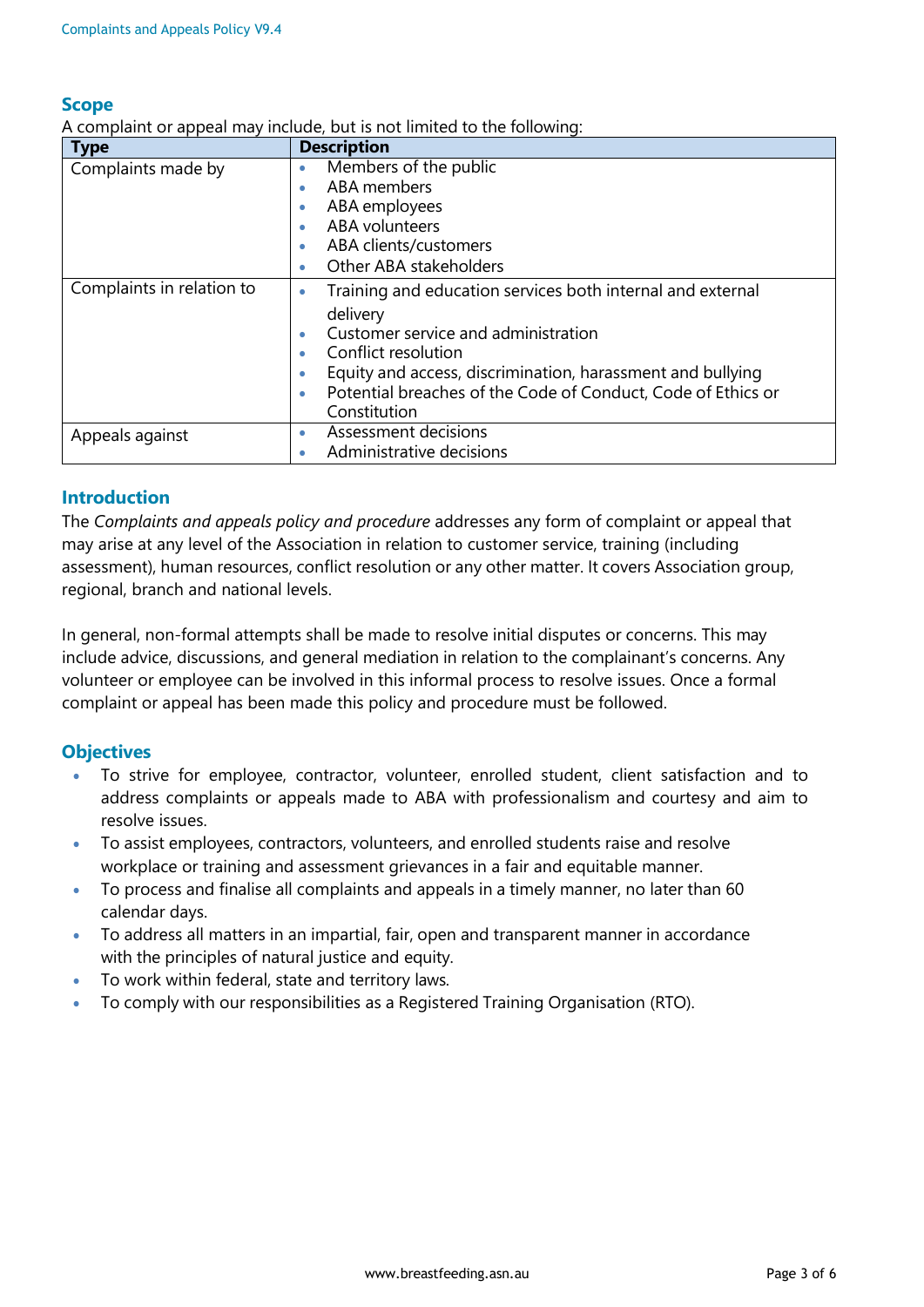#### **Principles**

**General**

- ABA will adopt a balanced and just view of any issue and consider all the available facts in a timely manner.
- All parties are fully informed of their rights and responsibilities throughout the complaints and appeals process, and adequate, fair and equal representation for all ABA parties will be assured.
- The Association shall make the *Complaints and appeals policy and procedure* and forms available on the ABA website and in other relevant internal documents.
- Processes will involve only those individuals essential to addressing the complaint or appeal.
- ABA respects and is willing to work with existing state, industry and government authorities that provide mediation.
- Records of investigations and outcomes of complaints and appeals are treated with the highest level of privacy and confidentiality.

#### **Review of outcomes**

- ABA treats complaints as an opportunity for improvement.
- ABA will periodically review the outcomes of complaints and appeals and modify procedures or practices to eliminate, reduce or mitigate the likelihood of reoccurrence.

#### **Workplace dispute principles**

- ABA is committed to providing a safe, harmonious and productive work environment including, for volunteers, where grievances are dealt with sensitively and promptly.
- Grievances and disputes, where possible, should be addressed directly with those concerned in the first instance. If it remains unresolved then the relevant first line manager should be consulted. If informal discussion is unable to resolve the concerns, then it will be investigated as per the *Complaints and appeals policy and procedure* until a resolution is reached.

#### **Training and assessment principles**

- ABA recognises that learners have the right to appeal against academic or administrative decisions taken by ABA.
- Any appeal regarding an assessment will be treated seriously, investigated thoroughly and dealt with according to its merits.

#### **Training external appeals**

- ABA recognises that learners have the right to appeal against academic or administrative decisions.For complaints and appeals relating to training and assessment services:
	- o The complainant or appellant may request mediation or review by an independent third-party
	- o The mediator or reviewer will be a person appointed by ABA and cannot be a party to thedispute
	- o Use of external services will be at the complainant's/appellant's cost, unless authorised by the Executive Officer.

#### **Policy statement**

- The Association shall make the *Complaints and appeals policy and procedure* and forms available on the ABA website and in other relevant internal documents.
- Complaints and appeals shall be made using the relevant form on the ABA website.
- Under certain circumstances, complaints and appeals can also be made via email, phone callor in person. Complaints and appeals must be recorded by the person who received a complaint or appeal. Same procedures must be followed under these circumstances.
- Complaints and appeals will be investigated by the appropriate supervisor or manager unless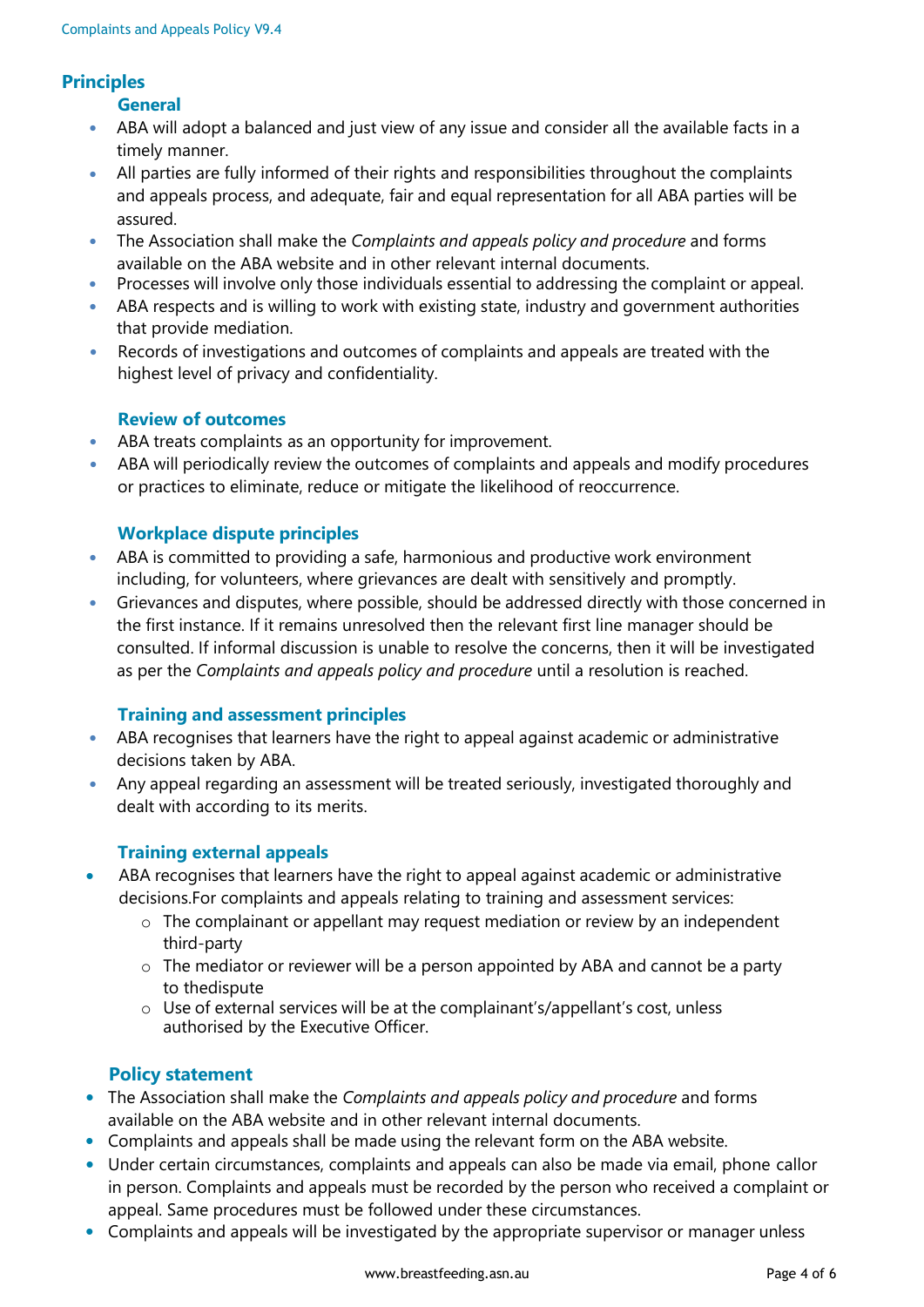#### Complaints and Appeals Policy V9.4

- they are one of the parties involved in the dispute in which case the next level of manager should take responsibility.
- All outcomes would be provided to complainants/appellants in writing including reasons in accordance with the procedures.
- The Executive Officer is responsible for ensuring the systems are in place to implement this policy.

#### **Administration**

- Formal complaints and appeals shall be made using the *Complaints and appeals form* or *Training complaints and appeals form* on the ABA website.
- Complaints are to include the following information:
	- − Submission date of complaint
	- − Name of complainant
	- − Contact details of complainant or person submitting complaint on their behalf
	- − Nature and details of complaint
	- − Date of the event which led to the complaint if relevant
	- − Attachments (if applicable)
	- − Outcomes sought.
- An acknowledgement is automatically sent to the submitter of the form, the complainant and to ABA National Support Office (NSO).
- Under certain circumstances, complaints and appeals can also be made via email, phone callor in person. Complaints and appeals must be recorded by the person who received a complaint or appeal. The same procedures must be followed under these circumstances.
- As soon as a complaint or appeal is received, NSO staff will determine the person responsible for the resolution process using the table below. In instances where the person of first level responsibility is involved in the dispute then next level person will take responsibility.
- NSO staff must document action taken against lodgement received according to current NSO guidelines.
- A written complaint or appeal will be acknowledged, formally reviewed and finalised as soonas practicable but not later than sixty (60) calendar days of receipt and a written response will be sent to the complainant within the timeframe with:
	- o actions taken to date
	- o result if complaint resolved
	- $\circ$  any further action to be taken<br> $\circ$  options if the complainant is n
	- options if the complainant is not satisfied with the outcome.
- ABA will inform complainants/appellants in writing, including reasons, when a complaint or appeal will take longer than 60 calendar days to finalise. Under this circumstance, ABA will regular update the complainant or appellant on the progress of the matter.
- Resolved outcomes shall be given to all relevant parties in writing, these may include reply to complaint, apology, and corrective action, compromise, changes to policy etc., to eliminate or mitigate the likelihood of recurrence. The *Complaints and appeals resolution form* on the ABA website should be used and forwarded to relevant people within 2 weeks of resolution.
- If a party to a complaint is dissatisfied with the outcome, an appeal may be lodged in writing with the Appeals committee within 21 days.
- Adequate records must be kept at all stages of the process and securely stored to ensure confidentiality.
- For complaints and appeals relating to training, all communications and documentation must be forwarded to Training Administration. Training Administration will securely store documentation of complaints and appeals for 5 years in the Complaints and appeals register in **SharePoint**

Final outcome should be reported as resolved to the person/staff receiving initial complaint or appeal if the process has moved beyond them and if relevant NSO or Training Administration staff should sign off issue as resolved.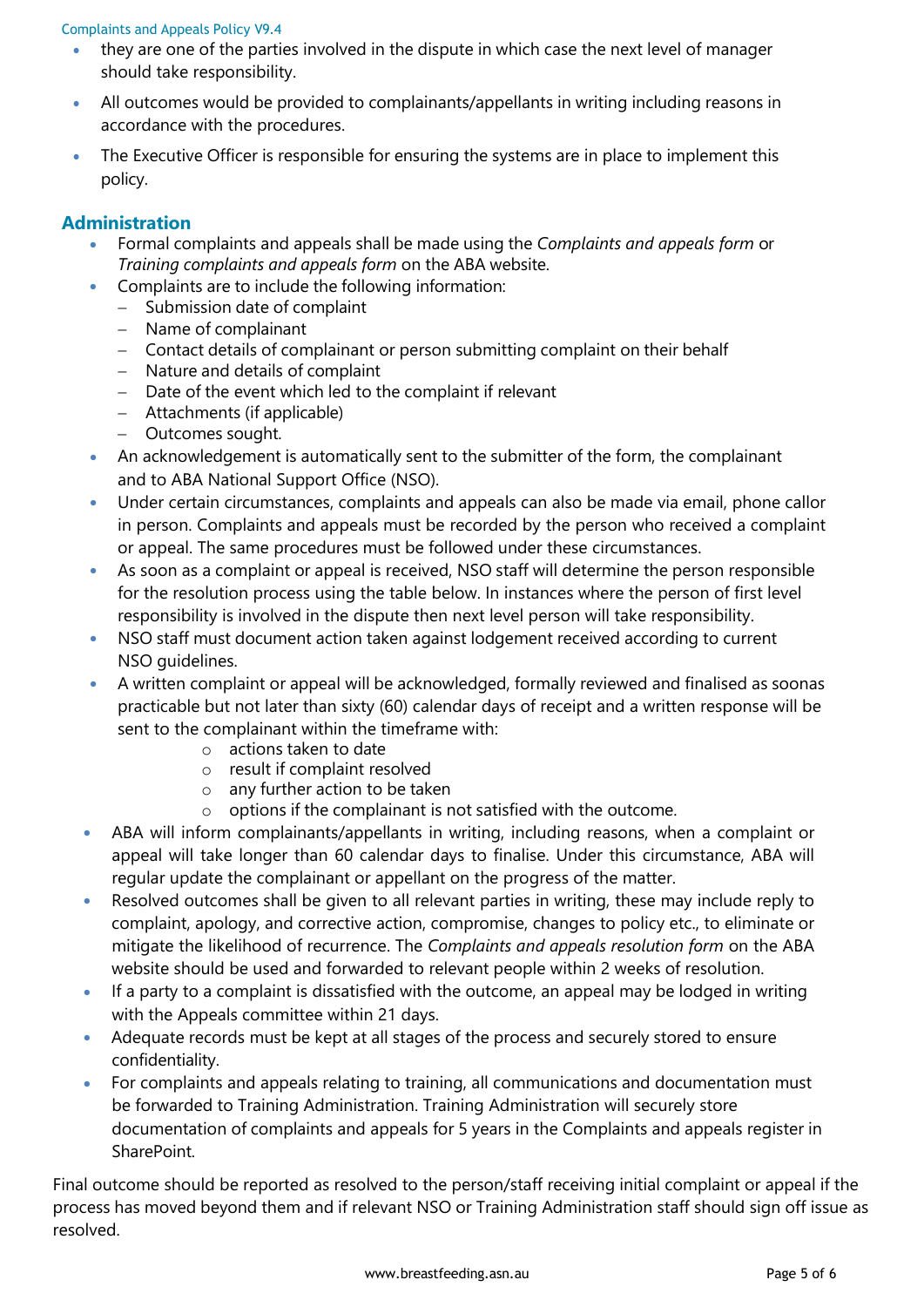### **Procedures**

| <b>Where the complaint</b><br>has arisen                             | <b>Person of immediate</b><br>responsibility (level 1)<br>In first instance complaint<br>should be directed to:                               | <b>Supervisor of person of</b><br>immediate responsibility (level 2)<br>If unable to be dealt with or<br>resolved at first level. |  |
|----------------------------------------------------------------------|-----------------------------------------------------------------------------------------------------------------------------------------------|-----------------------------------------------------------------------------------------------------------------------------------|--|
| Members of public<br>complaints regarding<br>ABA volunteers/services | Relevant Manager (eg Helpline or<br>Branch President or other service<br>area)                                                                | <b>Executive Officer or National President</b>                                                                                    |  |
| <b>NSO</b><br>interactions                                           | Office Manager                                                                                                                                | <b>Executive Officer</b>                                                                                                          |  |
| <b>Branch Office</b>                                                 | <b>Branch Office Manager</b>                                                                                                                  | <b>Branch President</b>                                                                                                           |  |
| Group<br>members/volunteers                                          | Group Leader                                                                                                                                  | Regional Representative                                                                                                           |  |
| Regional or Branch<br>volunteers                                     | <b>Assistant Branch President</b>                                                                                                             | <b>Branch President</b>                                                                                                           |  |
| Working group                                                        | Working group coordinator                                                                                                                     | Relevant Manager                                                                                                                  |  |
| Managers/Branch<br>Presidents                                        | <b>Executive Officer</b>                                                                                                                      | <b>National President</b>                                                                                                         |  |
| <b>Training specific</b><br>complaints                               | <b>Person of immediate</b><br>responsibility (level 1)<br>In first instance complaint<br>should be directed to:                               | <b>Supervisor of person of</b><br>immediate responsibility (level 2)<br>If unable to be dealt with or<br>resolved at first level. |  |
| Assessment appeals                                                   | Assessor or Branch Training Manager<br>(for that state or territory) or Health<br>Professional Education coordinator                          | Assessment Manager or Senior Manager<br>Training and Education                                                                    |  |
| All other training<br>complaints                                     | Where appropriate with the person<br>concerned or Branch Training<br>Manager (for that state) or Health<br>Professional Education coordinator | Senior Manager Training and Education<br>or Executive Officer                                                                     |  |

#### **Related Documents**

- [Complaints](https://www.breastfeeding.asn.au/webform/complaints-and-appeals-form) and appeals procedures
- [Complaints](https://www.breastfeeding.asn.au/webform/complaints-and-appeals-form) and appeals form
- Training [complaints](https://www.breastfeeding.asn.au/webform/training-complaints-and-appeals-form) and appeals form
- Complaints and appeals resolution form
- Workplace harassment and bullying policy
- Workplace harassment and bullying procedures.

#### **Approved by**

ABA Board

#### **Revision history**

| <b>Revision</b>          | <b>Date</b>    | <b>Description of modifications</b>                                             |
|--------------------------|----------------|---------------------------------------------------------------------------------|
| P006.200902              | 22 Feb 2009    | Replacing 126 7 (h) [July 2005] Grievance Policy approved board<br>meeting 140. |
|                          |                |                                                                                 |
| Concurrently             |                | Head Office Customer Complaints Policy.                                         |
| Concurrently             |                | Complaints and Appeals Policy and Procedures (training) - details 1-            |
|                          |                | 4.1.                                                                            |
|                          | November 2005  | Original                                                                        |
| $\overline{\phantom{0}}$ | February 2007  | Revised to reflect changes in training structure.                               |
| 3                        | June 2010      | Revised to reflect changes in training structure.                               |
| -4                       | January 2011   | Revised to simplify processes.                                                  |
| 4.1                      | September 2011 | Reformatted. Added revision history.                                            |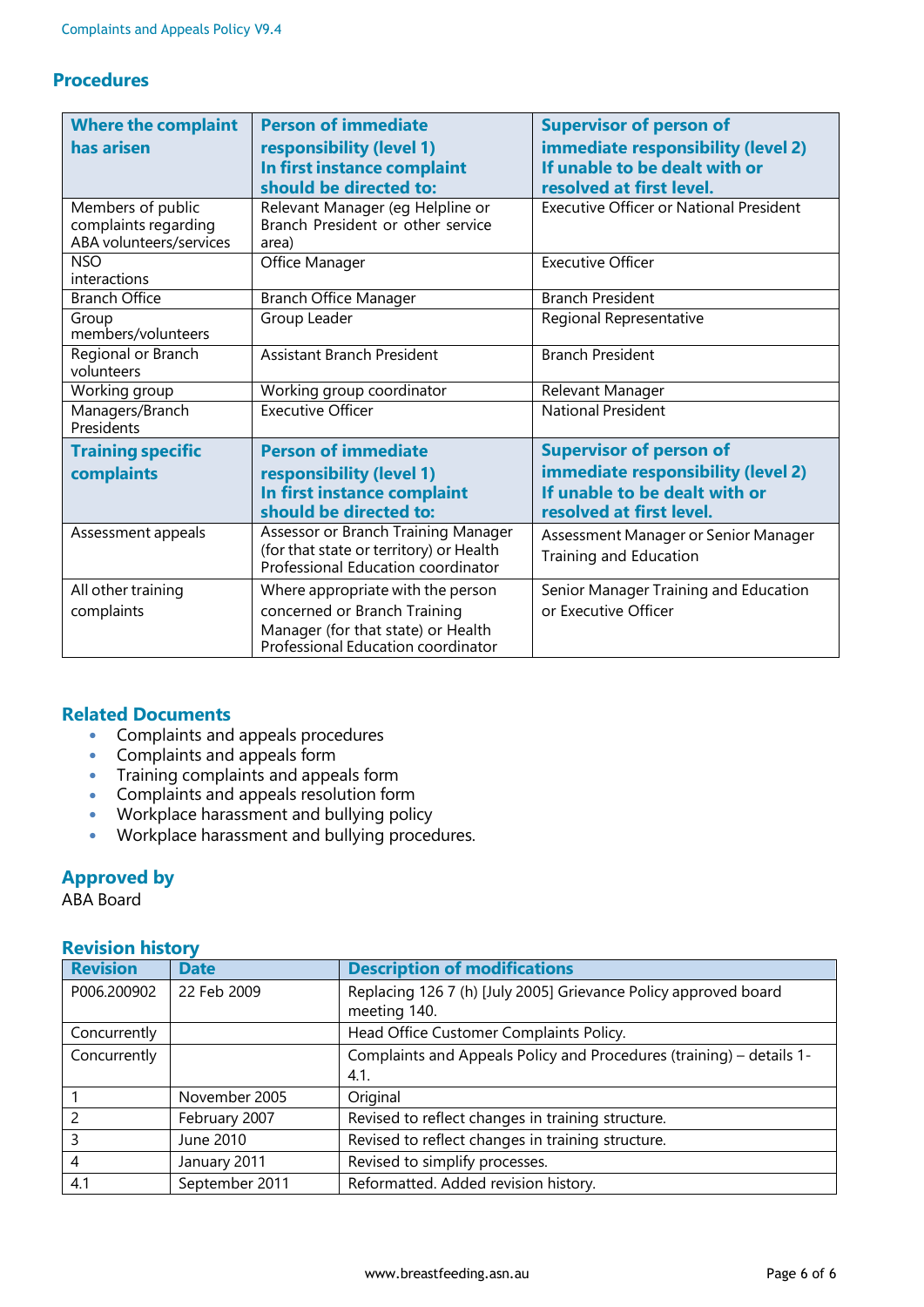|     | <b>Complaints and Appeals Policy V9.3</b> |                                                                                                                                                                                                                                                                                                  |
|-----|-------------------------------------------|--------------------------------------------------------------------------------------------------------------------------------------------------------------------------------------------------------------------------------------------------------------------------------------------------|
| 5   | 11 October 2013                           | Combining of P006.200902, Head Office and Training Complaints<br>Policy into one association wide-policy for all complaints. Separation<br>of policy and procedure to separate documents. Consultation with<br>CEO and Senior Manager Training & Education. Approved by Board<br>via email vote. |
| 5.1 | January 2015                              | Reviewed and updated to include transitional changes to new<br>standards for RTOs.                                                                                                                                                                                                               |
| 6   | January 2016                              | Removed reference to Mothers Direct.                                                                                                                                                                                                                                                             |
| 7   | June 2016                                 | Major review and update to meet requirements for Standards and<br>RTOs 2015.                                                                                                                                                                                                                     |
| 8   | November 2017                             | Combined with Complaints and Appeals procedure (from website),<br>Complaints and Appeals Policy and Grievances and Disputes Policy.                                                                                                                                                              |
| 9   | January 2019                              | Adjusted to clearly meet ASQA requirements as RTO, clarify<br>definitions and also reduce repetition                                                                                                                                                                                             |
| 9.1 | April 2020                                | No changes required                                                                                                                                                                                                                                                                              |
| 9.2 | February 2021                             | Reviewed to add clarity that potential breaches of Code of Ethics,<br>Code of Conduct and Constitution are also covered under this policy<br>and procedure. Replaced Chief Executive with Executive Officer as<br>per Constitution update and made minor adjustments for typos.                  |
| 9.3 | August 2021                               | Review and updated terminology. Included reference to the<br>Complaints and appears register, used to log training issues.                                                                                                                                                                       |
| 9.4 | May 2022                                  | Reviewed and updated terminology - Community Educator to<br><b>Breastfeeding Educator</b>                                                                                                                                                                                                        |